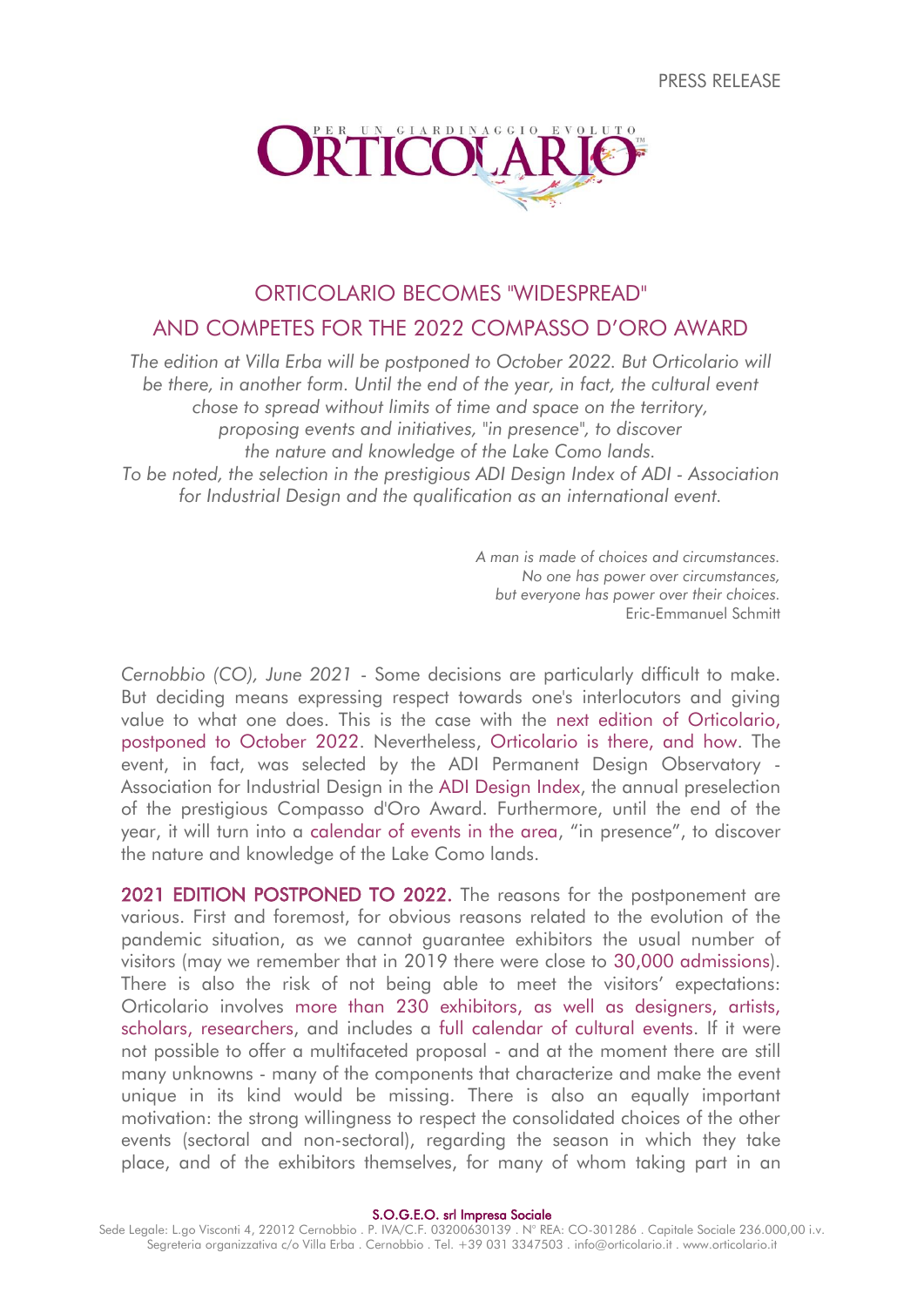event is a business choice. Orticolario will not invade someone else's garden, it is an autumn event and so it wants to remain.

*"The decision to postpone to 2022, taken reluctantly, is a form of respect towards all our interlocutors: exhibitors, visitors, artists, designers, partners – explains* Moritz Mantero, President of Orticolario. *For us it is really essential to be able to organize an event that is at the level of the 2019 'Phantasmagoria' edition, for which we were selected by the prestigious ADI Permanent Design Observatory. Orticolario wants to continue to be an event that surprises and excites, not a distorted version of it".*

Anna Rapisarda, visual designer e curator of the event, continues: *"This recognition strengthens in us the belief that we have taken the right path, creating culture in an innovative way, through research and the beauty of form. A design philosophy that is a fundamental component of the essence of Orticolario. For a designer, being selected and published on the ADI Design Index is a source of pride and satisfaction. And it's not just for me, but for the whole team, where professionalism and passion coexist".*

THE SELECTION IN THE ADI DESIGN INDEX. Quality understood as intelligence, competence, rigor, aspiration for the common good and beauty. Always with the aim of sustainable and responsible development. Based on these criteria the ADI Permanent Design Observatory selected the best products, research, services, events and social initiatives that can aspire to the famous Compasso d'Oro Award and collected then in the new edition of the ADI Desian Index, recently presented. Among these, in the "Exhibition design" category, Orticolario with its 2019 "Phantasmagoria" edition, dedicated to berries and small fruits and to the theme of "travel", and with the innovative virtual project Orticolario "The Origin".

Furthermore, it should not be forgotten that Orticolario 2022 obtained the recognition of an international event by the Lombardy Region.

WIDESPREAD ORTICOLARIO. Faced with the decision not to organize the edition at Villa Erba, Orticolario did not sit idly. Just as last year we invented a new form and launched the virtual and immersive version The Origin (which can be accessed from the site orticolario.it), this year we chose to spread without limits of time and space on the territory and propose events and initiatives that will accompany us towards autumn and continue until the end of the year.

To inaugurate this new way of proposing, the "Mal d'Intelvi" event, on Saturday June 19, a walk in Val d'Intelvi in the enchanting Foresta del Maggiociondolo (Laburnum forest) in bloom, unique in Europe, in the company of the landscape architect Vittorio Peretto.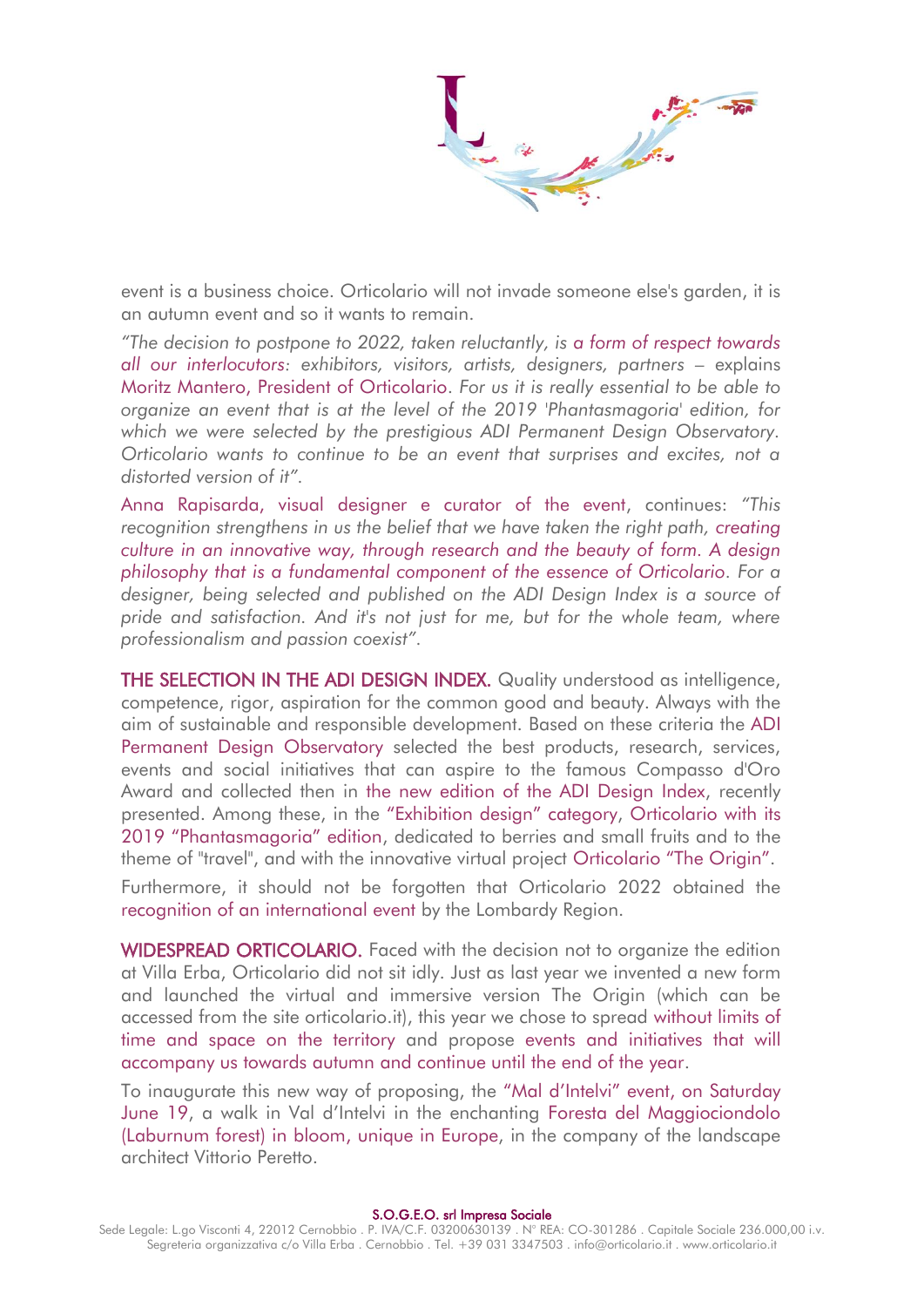More info:<https://orticolario.it/19-giugno-2021-lincontro-mal-dintelvi-si-avvera/> On June 27 "Lanterne" will follow, a ceramic workshop for children and teenagers to create an exclusive terracotta lantern, organized with Como Raku, an art studio and exhibitor of Orticolario.

More info: [https://orticolario.it/laboratorio-di-ceramica-per-bambini-e-ragazzi-](https://orticolario.it/laboratorio-di-ceramica-per-bambini-e-ragazzi-27-giugno-2021/)[27-giugno-2021/](https://orticolario.it/laboratorio-di-ceramica-per-bambini-e-ragazzi-27-giugno-2021/)

And again, on July 3 it is the turn of "Sulle tue tracce" (On your tracks), writing workshop on the way, discovering oneself in nature. Write, walk, pause among the trees of the Bioenergetic Wood of "Tenuta de l'Annunziata", where the ecodesigner and bio-researcher Marco Nieri (former speaker at Orticolario) has identified different bioenergetic areas favorable to the organism. The meeting will be led by Daniela Stasi, a journalist expert in biographical and autobiographical methodologies.

More info: [https://orticolario.it/3-luglio-2021-sulle-tue-tracce-per-una-scrittura](https://orticolario.it/3-luglio-2021-sulle-tue-tracce-per-una-scrittura-in-cammino/)[in-cammino/](https://orticolario.it/3-luglio-2021-sulle-tue-tracce-per-una-scrittura-in-cammino/)

\*\*\*

## ABOUT ORTICOLARIO

Orticolario, now in its twelfth edition, is the cultural event dedicated to those for whom nature is a lifestyle. Scene of the exhibition will be the botanical park of Villa Erba in Cernobbio (CO), a nineteenth-century manor house overlooking the shores of Lake Como, the summer residence of the director Luchino Visconti. A distinctive feature is the proposal of thematic gardens and art installations inspired by the theme of the year, among which the creations of the artists selected in the international competition "Creative Spaces" stand out. The title of the 2020 and 2021 edition is "Hypnotic", the theme is "Seduction" and the protagonist plant the Maple. The exhibition, that in 2019 achieved almost 30,000 visitors, is enriched by a wide range of rare, unusual and collectible plants, artistic craftsmanship and design with more than 290 carefully selected exhibitors, an intensive calendar of meetings and numerous educational and creative workshops for children, as well as performances, film screenings in the dungeons of the Villa Antica and floral shows. At the centre of the exhibition there is art, which is able to go beyond and break down the borders between inside and outside. During the three-day event and for the rest of the year, contributions are collected for the Amici di Orticolario Fund, which supports projects for the promotion of landscape culture and for five local charities.

### NOTE ABOUT ORTICOLARIO "THE ORIGIN"

In 2020, due to a health emergency, the event became Orticolario "The Origin": a new virtual and ongoing form, but always a "factory" of languages, ingenuity and talents, an experience of the landscape and for the landscape. Hence, Orticolario all year round,